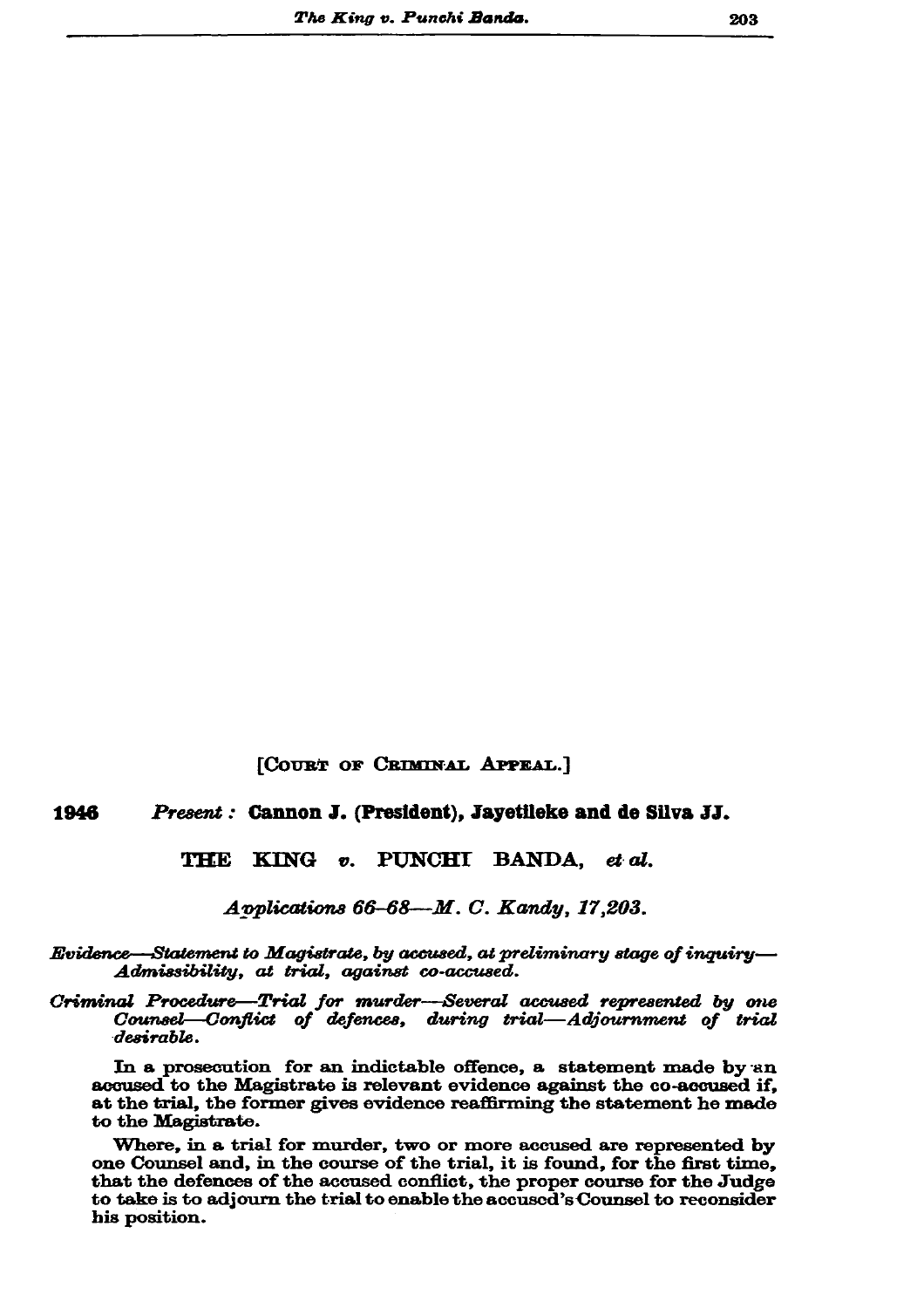Per Cannon J.—" This seems an appropriate occasion to mention the duties of assigned Counsel when Counsel is assigned to represent two or more accused in the same case whose defences conflict. We thin't that if the defences of such accused have conflicted at any stage, even though the accused endeavour to reconcile them when they are in consultation with assigned Counsel, nevertheless assigned Counsel should bring to the notice of the Registrar of the Court the fact that the defences have at some stage conflicted, in order that the Registrar may advise the Judge to have the accused separately represented."

PPLICATIONS, by three accused, for leave to appeal against their convictions by a Judge and Jury.

H. Wanigatunge, for the first and second accused, applicants.

M. M. Kumarakulasingham, for the third acoused, applicant.

T. S. Fernando, C.C., for the Crown.

May 14, 1946. CANNON J .-

The case for the Crown was that the three appellants went to a house in their village on December 15, 1944, which was inhabited by an elderly man named Kira and a little girl aged seven, named Laisa, whose death was the subject of this trial; that they went there for the purpose of theft as Kira was reputed to be a miser and that when Kira offered resistance they murdered him and, further, murdered the little girl in order that she should not be a witness against them. The Jury found all three accused guilty of murder. In considering the points raised on behalf of the appellants it is necessary to recount something of the events that preceded the trial and of the conduct of the trial. The accused were not arrested until January 29, and on January 31, each expressed a wish to make what has been called a "confession" to the Magistrate. The first and second accused's so-called confession took the form of a total denial of any knowledge of what had happened. The third accused alleged that the other two had murdered the little girl and that he, though one of the party of three which went to the house, was not a party to any killing; that he went there merely to steal and did so under duress of the other two. Obviously, then, the defences of the first and second accused were in conflict with that of the third. At the trial, however, all three accused were represented by one Counsel, and the statements which the three accused had made to the Magistrate were tendered in evidence by the prosecution. The attitude of the defence to the evidence of these statements is shown by the cross-examination of the two Police Officers, who it was suggested had endeavoured to persuade each of the accused to make a statement implicating the other two on the promise that if he did so he would be released, and, further, that the first and second accused declined to do so but the third accused gave way and signed a statement which was dictated to him by one of the Police Officers. The cross-examination, therefore, shows that although their defences were in conflict before the trial, at the trial they were unified and in fact identical, the damaging statement by the third accused being accounted for by the suggestion that it was a false statement made by him for promise of reward. We are not deciding whether in making these defences the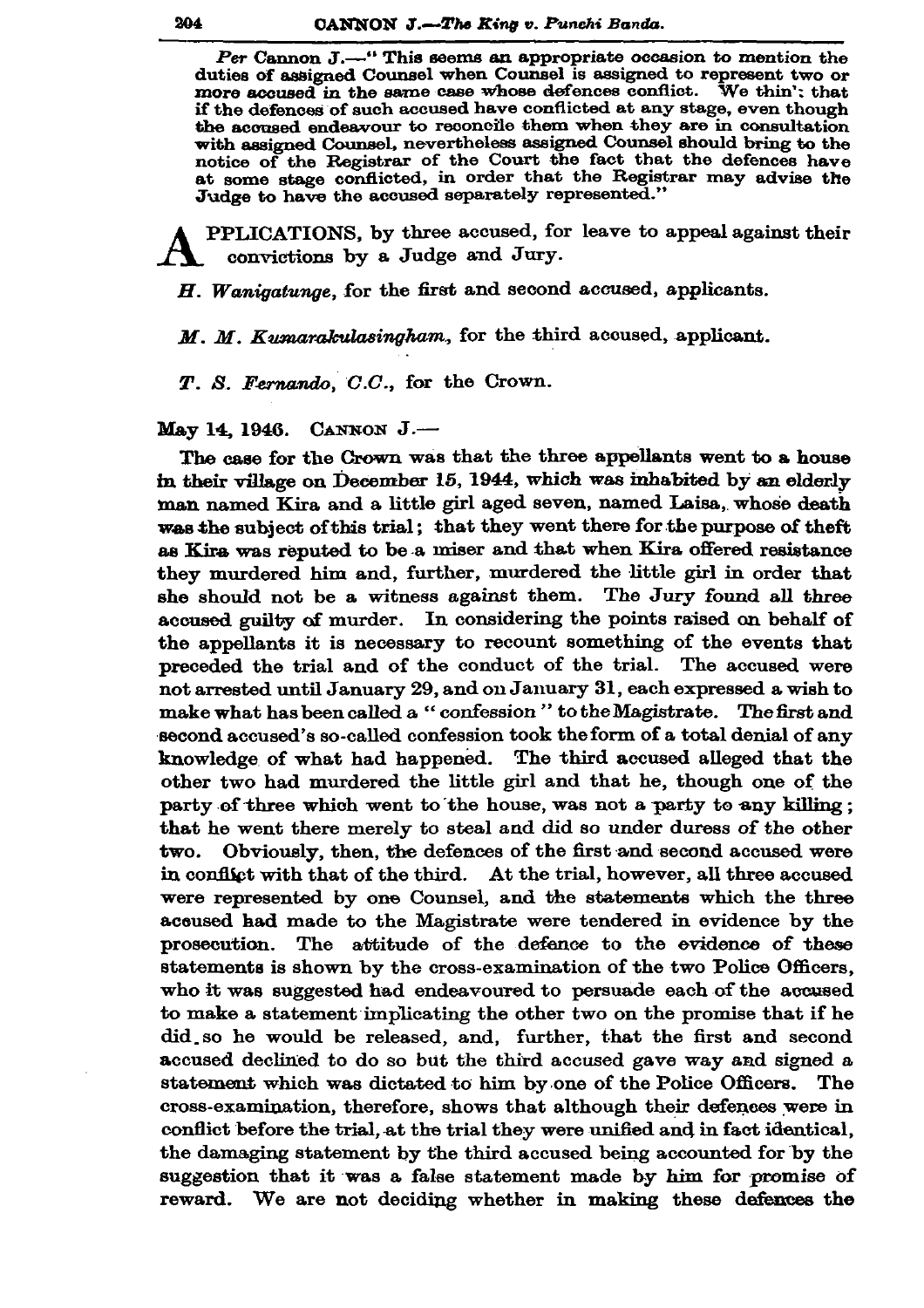accused were wisely advised. What we have to determine is whether they or any of them were prejudiced by what happened subsequently at the trial. At the conclusion of the Crown case the defence was opened by Counsel for the accused stating that the three accused intended to make statements from the dock ; and the first and second accused thereupon did so, both alleging that they had been asked by the Police to make statements implicating the other two in return for their release. When it came to the third accused's turn to make his statement, he is recorded to have said "I wish to get into the witness-box and give evidence on affirmation". He did so and the shorthand note, after recording a few sentences of evidence, reads as follows :-- " (Note.--Mr. Gnanasekeram is not examining the witness.) At this stage-

Court to  $Mr$ . Gnanasekeram (Counsel for the accused): Do you wish him to give evidence in this way?

Mr. Gnanasekeram : He has taken me by surprise.

Court : It is very unusual for an accused who is appearing by Counsel to take the case out of his Counsel's hands.

 $Mr.$  Gnanasekeram : As far as I am concerned, My Lord, he wanted to make a statement from the dock. I do not know the nature of the evidence he is going to give. I shall have to follow it.

Court to Mr. Wijemanne (Crown Counsel): What do you suggest? Crown Counsel: I do not know whether he can be restrained from giving evidence. He is at perfect liberty to give evidence.

The third accused then continued to give evidence and it would appear from the record that he examined himself. It is a very intelligent statement in which he admits having made the statement to the Magistrate to which I have already referred and, further, he admitted that that statement was a true statement. The shorthand transcript proceeds :-

Court to Mr. Gnanasekeram : You will have time to consider your position with regard to this accused, bearing in mind the fact that you are defending all three of them. It is difficult to do so. During the adjournment you can consider what questions you wish to put to this accused.

The presiding Judge apparently was prompted to make this observation because the nature of the third accused's evidence was in contradiction of the nature of the defences which had been put forward up to the time he went into the witness-box. On the next day the proceedings opened as follows, according to the transcript :-

Court to Jury : Mr. Gnanasekeram informs me that the evidence given by the third accused yesterday afternoon came as a complete surprise to him and that he anticipated that the third accused would make a statement from the dock more or less on the lines as that made by the first accused and the second accused. It is quite obvious, of course, that if Mr. Gnanasekeram had realised when he undertook this defence that the third accused was going to adopt this attitude. then he could not possibly have appeared on behalf of all the accused because their defences are irreconcilable-in other words, the third accused has said something in the witness-box which implicates the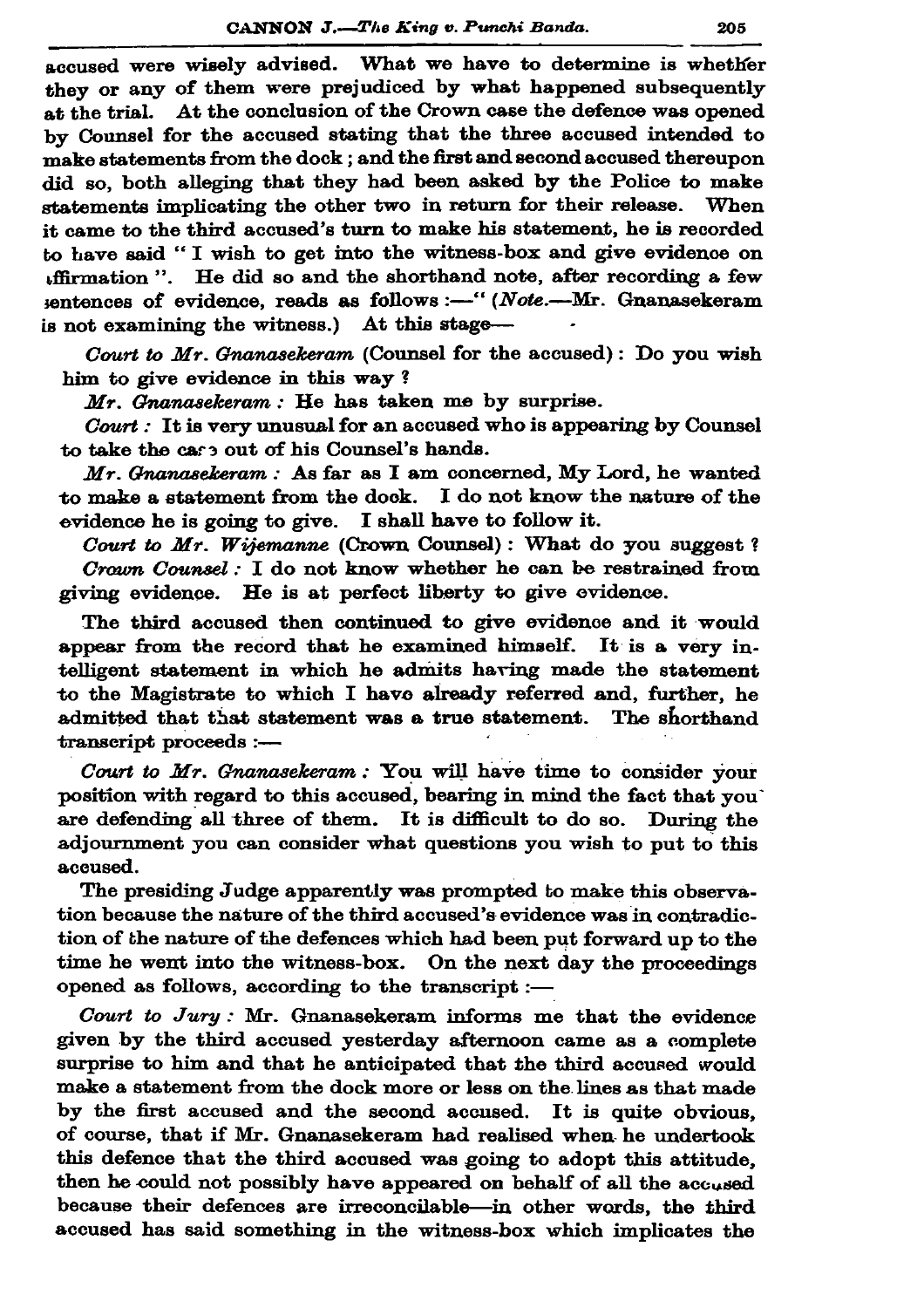first and second accused, and therefore Mr. Gnanasekeram has been placed in an extremely awkward position. In these circumstances I have asked Mr. Carthigesu to undertake for the rest of the case the defence of the third accused. Mr. Carthigesu appeared in the lower court and therefore is familiar with the facts of this case and no injustice will be done to the third accused by his appearing for him instead of Mr. Gnanasekeram. Mr. Gnanasekeram, on the other hand. will now be able to devote his attention solely to the conduct of the defence of the first and second accused. I thought I would just explain that to you."

From that stage Mr. Carthigesu conducted the defence on behalf of the third accused. The Jury, however, found all three accused guilty of murder.

For the first and second accused it is pointed out that the Judge omitted to give any direction to the Jury as to the relevance of the evidence of the statement which the third accused had made to the Magistrate. viz., that it should not be taken into account in considering the cases of the first and second accused; and Mr. Wanigatunge contends that that omission prejudiced the cases of the first and second accused. This omission may have been fatal to the conviction of the first and second accused but for the fact that the third accused gave evidence reaffirming in effect the statement he had made to the Magistrate and that evidence was, of course, evidence which the Jury could take into consideration against the first and second accused provided that the Judge gave them a proper direction on the question of corroboration, which in fact the Judge did. Therefore, as Mr. Fernando submits, the point in these circumstances becomes one merely of academical interest.

For the third accused it is submitted that he took the case out of the hands of his Counsel when he went into the witness-box and that from that time he was not represented by Counsel, who, it is pointed out, did not examine him, and Mr. Kumarakulasingham submits that in thus entering upon what was perhaps the most important part of his defence he was without the assistance of Counsel—contrary to the practice of the Court which gives an accused person in a capital case the option of having Counsel assigned to defend him. This submission depends on a question of fact, viz., whether or not the third accused was represented when he gave evidence. We have given very careful consideration to that point. It will be noted that in the record his Counse' said when replying to the Judge on the matter of the third accused giving evidence "I shall have to follow it.". This would suggest that he had not retired from representing the third accused, but rather was going to conduct the case to the best of his ability, having regard to what the third accused had said. We agree with the submission of Mr. Fernando that it was not until after the third accused had completed his evidence-in-chief that his Counsel had any idea of retiring from the case and we cannot hold that because the third accused went into the witness-box after having agreed to adopt the advice of his Counsel not to go into the witness-box that he thereby ceased to be represented by his Counsel. We are of opinion, therefore, that he was represented by Mr. Gnanasekeram up to the moment when Mr. Carthigesu took over. We do, however, think